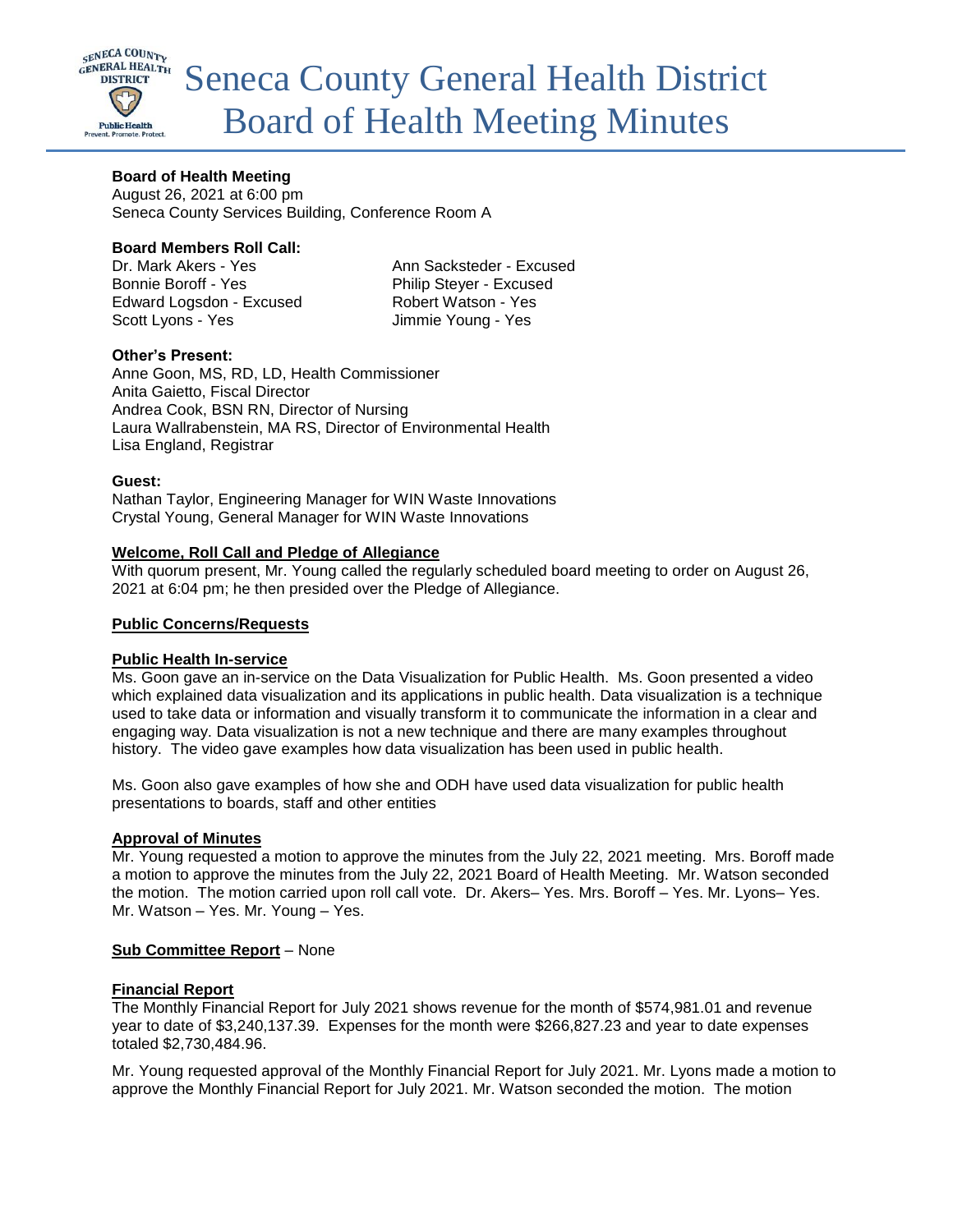carried upon roll call vote. Dr. Akers– Yes. Mrs. Boroff – Yes. Mr. Lyons – Yes. Mr. Watson – Yes. Mr. Young – Yes.

### **Expenditures**

Mr. Young requested approval of the previous month's expenditures. Mr. Watson made a motion to approve the expenditures as presented. Mrs. Boroff seconded the motion. The motion carried upon roll call vote. Dr. Akers– Yes. Mrs. Boroff – Yes. Mr. Lyons – Yes. Mr. Watson – Yes. Mr. Young – Yes.

#### **Out of County Meetings/Travel** - None

#### **Advances/Repayments/Transfers**

Mr. Young requested a motion to approve Advances, Repayments, and Transfer List provided in board packets. Mr. Lyons made a motion to approve the Advances, Transfer List and Appropriations Transfer. Mr. Watson seconded the motion. The motion carried upon roll call vote. Dr. Akers– Yes. Mrs. Boroff – Yes. Mr. Lyons – Yes. Mr. Watson – Yes. Mr. Young – Yes.

#### **Supplements**

Mrs. Young requested a motion to approve Supplements:

| a. Fund 7081 Senior Clinic        | (803.00)    |
|-----------------------------------|-------------|
| b. Fund 7092 Get Vaccinated Grant | (12,098.00) |
| c. Fund 7082 WIC Grant            | 40.925.00   |

Mrs. Boroff made a motion to approve the Supplements. Mr. Watson seconded the motion. The motion carried upon roll call vote. Dr. Akers– Yes. Mrs. Boroff – Yes. Mr. Lyons – Yes. Mr. Watson – Yes. Mr. Young – Yes.

### **Contracts**

Mr. Young requested a motion to approve the following Contracts:

- a. Heidelberg University, for student nursing clinical facility services, 08/18/2021–Indefinitely, no Money
- b. Liamer Media, LLC, for website design, website hosting and update support services, 09/01/2021-12/13/22 not to exceed \$7,490.00 (payer)

Mr. Lyons made a motion to approve the Contracts. Dr. Akers seconded the motion. The motion carried upon roll call vote. Dr. Akers– Yes. Mrs. Boroff – Yes. Mr. Lyons – Yes. Mr. Watson – Yes. Mr. Young – Yes.

#### **Resolutions** - None

### **Division Reports**

## **WIC**

Mr. Young turned the floor over to Anne Goon who reviewed Director of the WIC Division, Trisha Kahler, RD LD report included in board member's packet.

### **Nursing**

Mr. Young turned the floor over to the Director of Nursing, Andrea Cook, BSN RN. Ms. Cook reviewed her report included in board member's packet.

Ms. Cook discussed with the board the booster shot for the COVID Vaccine. The Health Department currently has the Doctor's orders to give the third dose of Pfizer and Moderna vaccine to immune compromised people, which is 3 percent of our population in Seneca County.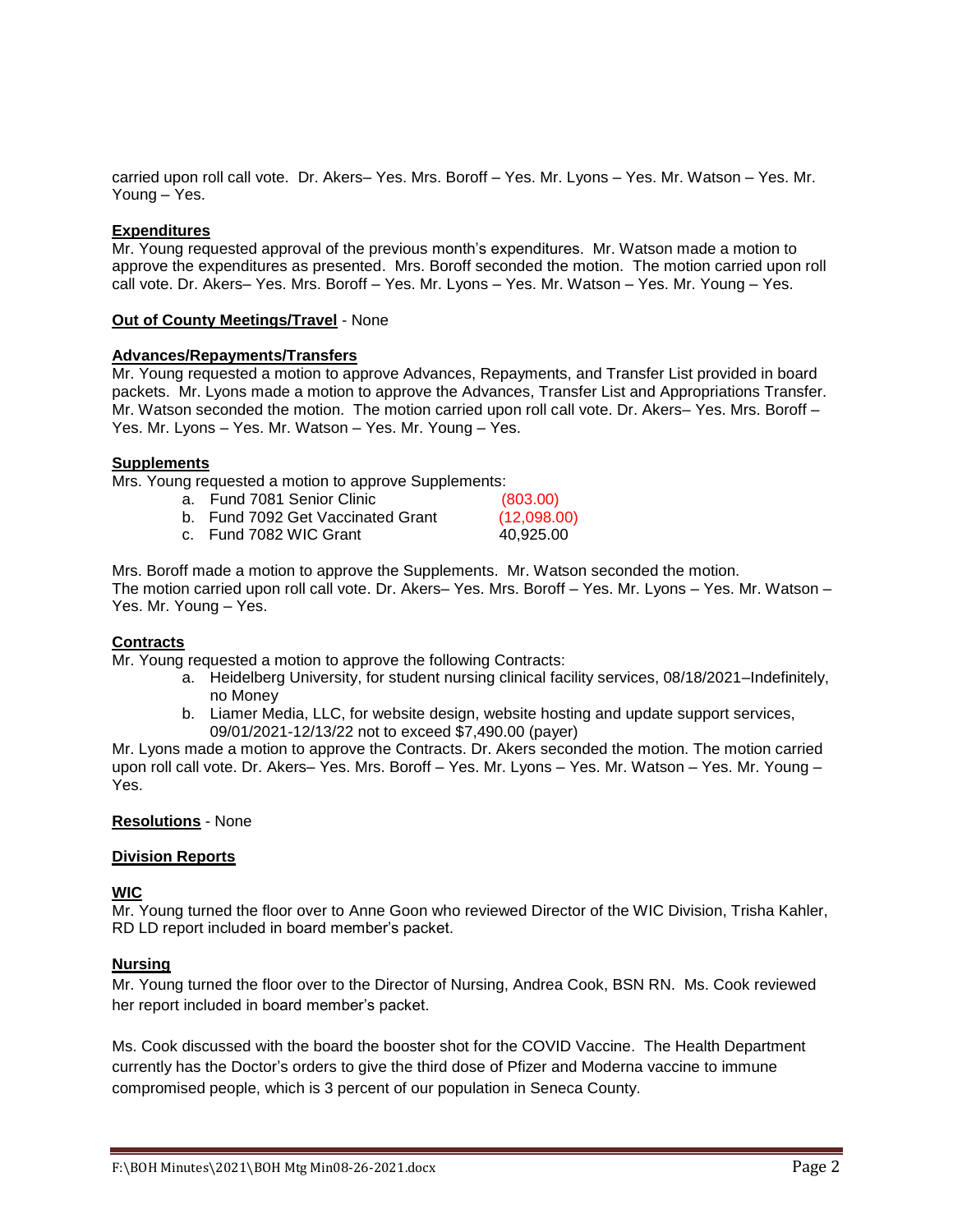## **Environmental Health**

Mr. Young turned the floor over to the Director of Environmental Health, Laura Wallrabenstein, MA RS. Mrs. Wallrabenstein reviewed her report included in board member's packet.

## **Condemnations**

Mrs. Wallrabenstein presented for condemnation, property located at:

- 1. 325 Liberty St. Fostoria, OH 44830
- Owned by: Thomas G. Tobin (same address) 2. 301 E. Lytle St. Fostoria, OH 44830
- Owned by: Michael E. Huffman C/O Mickey Sue Meyers 520 E. North St. Fostoria, OH

Mr. Young requested a motion to approve the condemnation of the presented properties Mr. Lyons made a motion to approve the condemnation of the presented properties. Mrs. Boroff seconded the motion. The motion carried upon roll call vote. Dr. Akers– Yes. Mrs. Boroff – Yes. Mr. Lyons – Yes. Mr. Watson – Yes. Mr. Young – Yes.

### **HSTS Variance request:**

Mrs. Wallrabenstein presented a HSTS variance request for the property located at:

- 1. 1640 W. CR 6 Tiffin, OH.
	- Owned by: Felix & Pamela Gonzales, 11030 W. TR 116, Fostoria, OH 44830.

Mr. Young requested a motion to approve the HSTS variance request for the property presented. Mr. Lyons made a motion to approve the HSTS variance request of the presented property. Mr. Watson seconded the motion. The motion carried upon roll call vote. Dr. Akers– Yes. Mrs. Boroff – Yes. Mr. Lyons – Yes. Mr. Watson – Yes. Mr. Young – Yes.

Mrs. Wallrabenstein discussed a lift station at Poplar Village Mobile Home Park which ties homes around the mobile home park to Fostoria City Sewer.

### **Landfill update**

Crystal Young and Nathan Taylor made the board aware of the upcoming meeting with Ohio EPA about a temporary (draft) Air Permit for the landfill. The meeting will be held on August 30, 2021 at the Tiffin Middle School Gymnasium.

### **Health Commissioner**

Mr. Young turned the floor over to the Health Commissioner, Anne Goon, MS, RD, LD. Ms. Goon report handed out in the folder.

Ms. Goon discussed with the board the staff retreat on August 6, 2021.

Ms. Goon also was notified that the Health Department will be receiving Public Health Work Force Supplemental Funding it was award from CDC to ODH. The purpose of the fund is to expand public health capacity, to provide emergency response and other essential public health services by hiring or contracting new personnel and providing training and professional development for existing and new personnel. Ms. Goon discussed the two new positions this fund will create in the Health Department.

Ms. Goon next stated that there was a mask advisory issued when Seneca County went to the substantial level of community transmission, consistent with the CDC recommendations.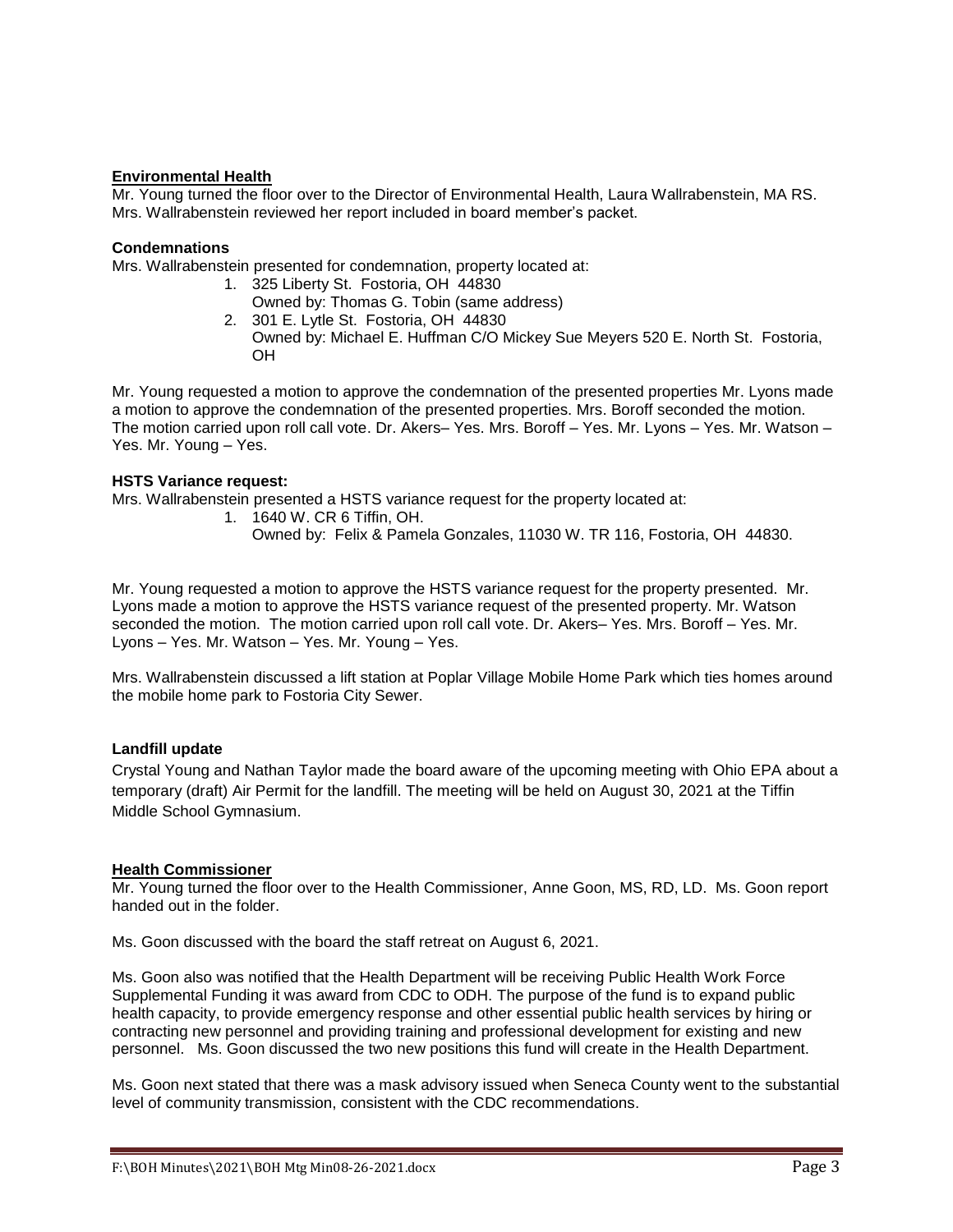Ms. Goon also discussed the COVID case rate in Seneca County and throughout Ohio. Seneca County had 115 new cases in the past two weeks.

#### **Employee Related Actions** - None

#### **Unfinished Business**

Ms. Goon discussed social media archiving; the board has decided not to proceed at this time.

#### **Policies**

The board will continue to review the Board of Health Orientation policy and the Board of Health Consent Agenda Policy and will discuss at the next meeting.

#### **New Business**

#### **Holiday Policy**

Ms. Goon discussed the changes on the Holiday Policy with the board.

Mr. Young requested a motion to approve the Holiday Policy. Mrs. Boroff made a motion to approve the Holiday Policy. Mr. Watson seconded the motion. The motion carried upon roll call vote. Dr. Akers– Yes. Mrs. Boroff – Yes. Mr. Lyons – Yes. Mr. Watson – Yes. Mr. Young – Yes.

#### **Approval of Health Communications Specialist**

Mr. Young requested a motion to approve the job description of Health Communications Specialist. Mr. Lyons made a motion to approve the job description of Health Communications Specialist. Mr. Watson seconded the motion. The motion carried upon roll call vote Dr. Akers– Yes. Mrs. Boroff – Yes. Mr. Lyons – Yes. Mr. Watson – Yes. Mr. Young – Yes.

### **Approval of Health Planner/Grants Manager**

Mr. Young requested a motion to approve the job description of Health Planner/Grants Manager. Mr. Watson made a motion to approve the job description of Health Planner/Grants Manager. Mrs. Boroff seconded the motion. The motion carried upon roll call vote Dr. Akers– Yes. Mrs. Boroff – Yes. Mr. Lyons – Yes. Mr. Watson – Yes. Mr. Young – Yes.

#### **Vaccine Price Changes**

Vaccine Price Changes effective 08/09/2021 Private Pay Pneumovax from \$105.00 to \$110.00 Insurance Pneumovax from \$167.30 to \$175.58

Vaccine Price Changes effective 08/16/2021 Private Pay Adult Hepatitis A from \$69.00 to \$74.00 Twinrix from \$107.00 to \$112.00 Insurance Adult Hepatitis A from \$108.16 to \$117.77 Twinrix from \$171.81 to \$178.63